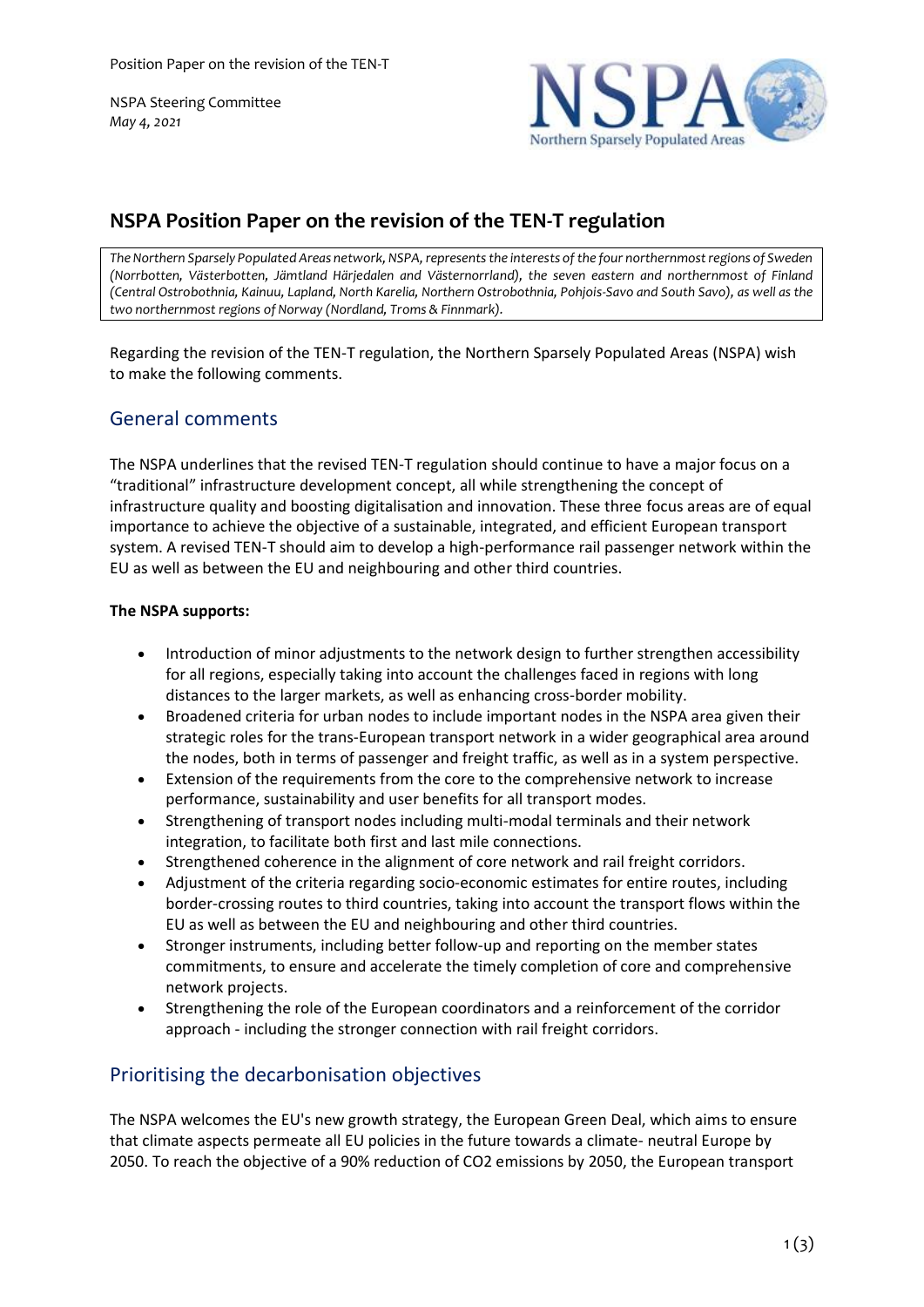NSPA Steering Committee *May 4, 2021*



sector faces major challenges and advanced biofuels play an important role in the green transition. Also, a fully developed European transport network, enabling access to renewable energy sources, natural resources and sustainable products is vital for the EU's internal market to function and to adapt to a circular economy. A sustainable, integrated, and efficient European transport system is therefore crucial for achieving the green and digital transition.

Advanced biofuels are sustainable and should be included as a low-emission fuel. All relevant EU legislation should take into account the overall climate impact of a fuel. This is based on a life-cycle assessment, covering all parts, such as raw material extraction, production, and transport, and not just the emissions generated when the fuel is used.

#### **The NSPA supports:**

- Ensured continuous coverage of alternative fuel infrastructure for both the core and comprehensive networks and for all transport modes within the whole of the EU, especially taking into account the challenges faced in regions with long distances to the larger markets.
- Strengthening of the synergies between transport infrastructure and the different energy sectors in the context of the strategy for smart sector integration for a future integrated European energy system. Electrification of the transport sector, focusing on railway, aviation and first and last mile for heavy freight transport and the use of decarbonised and nonpolluting gases and fuels, such as hydrogen and advanced biofuels, are essential in achieving a green transition.
- Deployment of high-power charging facilities and new flexible bunkering infrastructures to provide large quantities of sustainable alternative fuels for both the aviation sector and different shipping segments in ports and alongside European rivers.
- Introduction of binding requirements for recharging and refuelling infrastructure for zero and low emission vehicles and vessels for all transport modes, including on TEN-T infrastructure in sparsely populated areas. This includes in particular sufficient fast charging capabilities and hydrogen refuelling stations along motorways and equivalent both for light and heavy- duty vehicles.
- Adjustment of the criteria regarding socio-economic estimates to better value the climaterelated objectives.
- Enhancement of the infrastructural basis for rail freight services and high-performance passenger rail as sustainable modes.

# Enhancing the digital dimension of the TEN-T

The NSPA underlines that digital technologies are a critical enabler for attaining the sustainability goals of the Green deal, in transport as well as in many other sectors. It is important to further boost the role of TEN-T policy as an enabler and testbed for new technological developments. To enable a faster digitalization of the transport sector throughout the TEN-T system, a model should be built in that provides economic benefits to those who choose to take the lead in technology development by participating in, developing, pilot projects or investing in new technologies.

#### **The NSPA supports:**